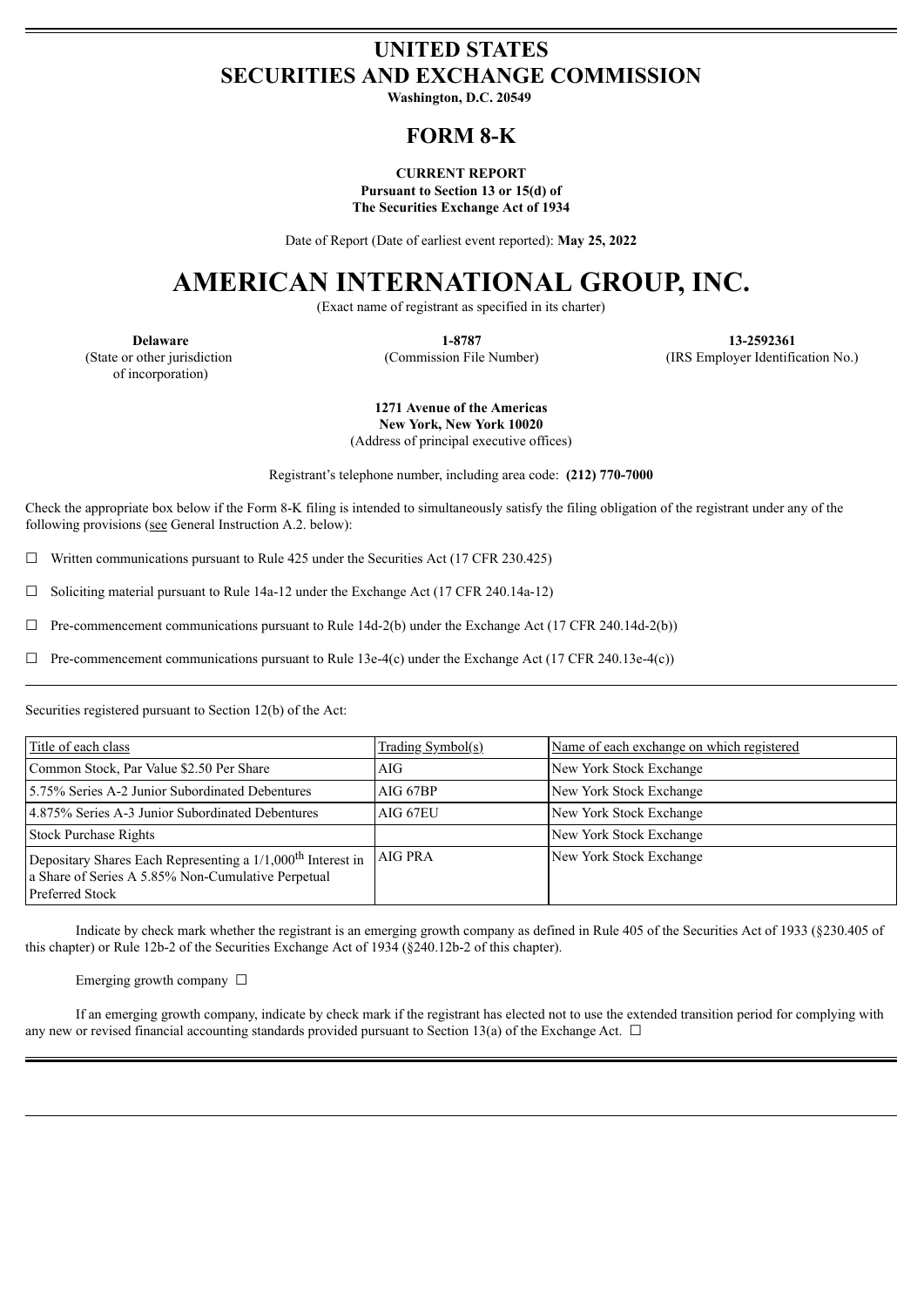## **Section 8 – Other Events**

#### **Item 8.01. Other Events.**

On May 25, 2022, American International Group, Inc. (the "Company") announced that it will redeem all of its outstanding Series A-2 Junior Subordinated Debentures (Common Code 026874BF3 / ISIN XS0291641420) (the "Debentures") on June 15, 2022 (the "Redemption Date"). On the Redemption Date, the Company will pay to the registered holders of the Debentures a redemption price equal to 100% of the principal amount of the Debentures, plus accrued and unpaid interest to, but not including, the Redemption Date. As of May 25, 2022, £1,000,000 aggregate principal amount of the Debentures were outstanding.

The information contained in this Current Report on Form 8-K does not constitute a notice of redemption of the Debentures. Holders of the Debentures should refer to the notice of redemption delivered to the registered holders of the Debentures by The Bank of New York Mellon, the trustee with respect to the Debentures.

A copy of the press release is attached as Exhibit 99.1 to this Current Report on Form 8-K and is incorporated by reference herein.

#### **Section 9 – Financial Statements and Exhibits**

## **Item 9.01. Financial Statements and Exhibits.**

- **(d) Exhibits.**
- [99.1](#page-4-0) Press release of American [International](#page-4-0) Group, Inc., dated May 25, 2022.
- 104 Cover Page Interactive Data File (embedded within the Inline XBRL document).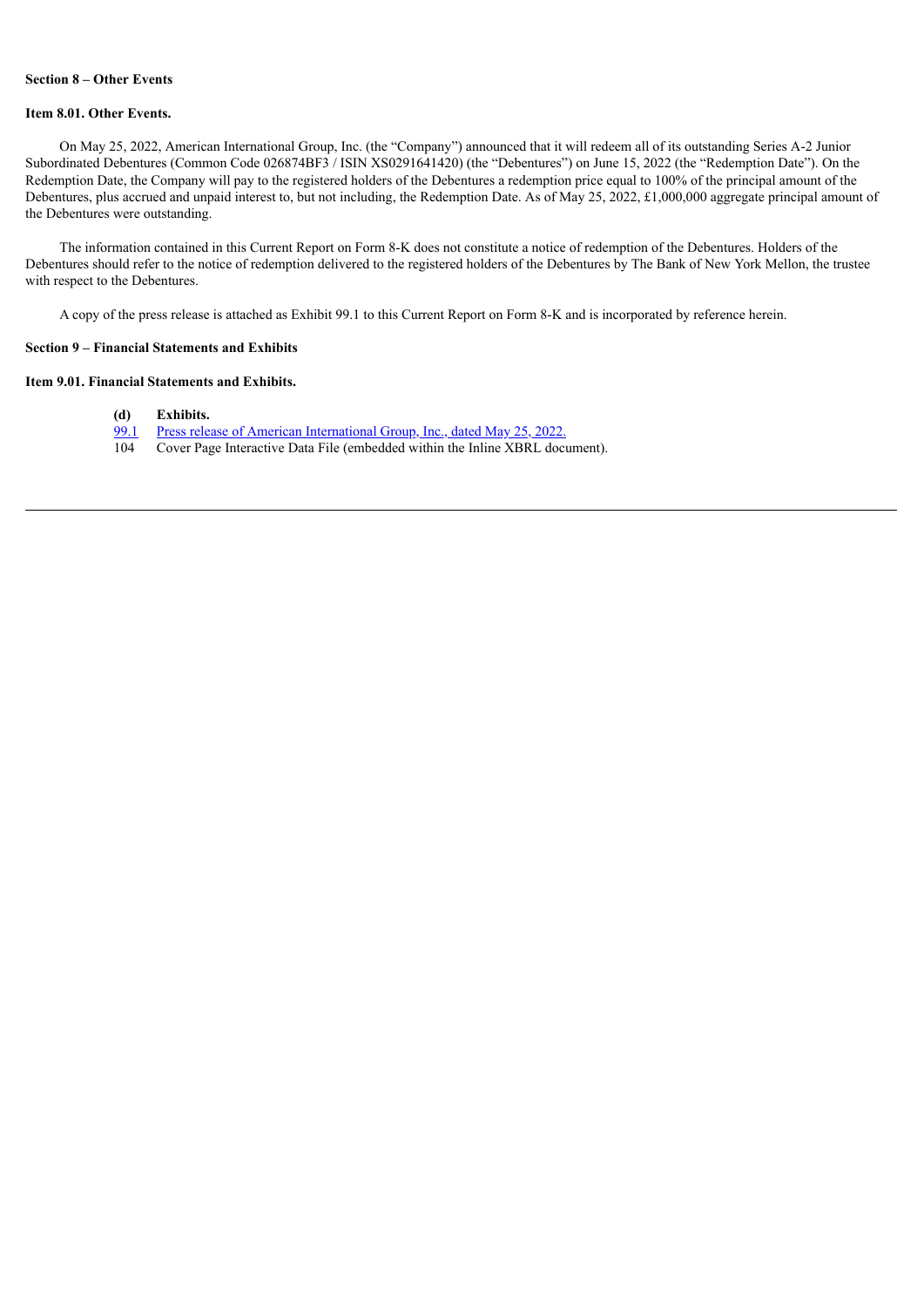## **EXHIBIT INDEX**

|      | <b>Exhibit No.</b> Description                                                  |
|------|---------------------------------------------------------------------------------|
| 99.1 | <u>Press release of American International Group, Inc., dated May 25, 2022.</u> |
| 104  | Cover Page Interactive Data File (embedded within the Inline XBRL document).    |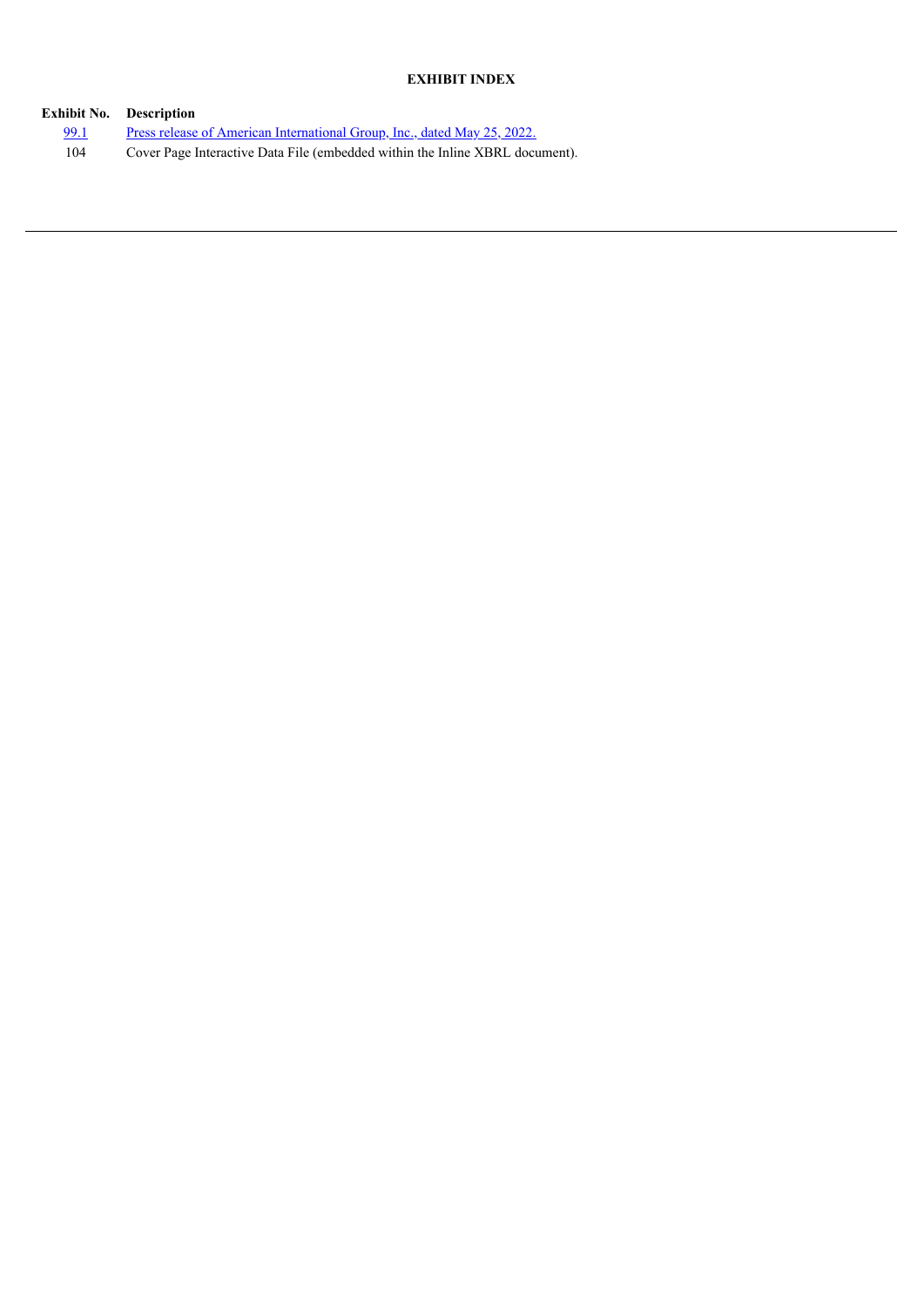## **SIGNATURES**

Pursuant to the requirements of the Securities Exchange Act of 1934, the registrant has duly caused this report to be signed on its behalf by the undersigned hereunto duly authorized.

## **AMERICAN INTERNATIONAL GROUP, INC.**

(Registrant)

Date: May 25, 2022 By: /s/ Ariel R. David

Name: Ariel R. David Title: Vice President and Deputy Corporate Secretary